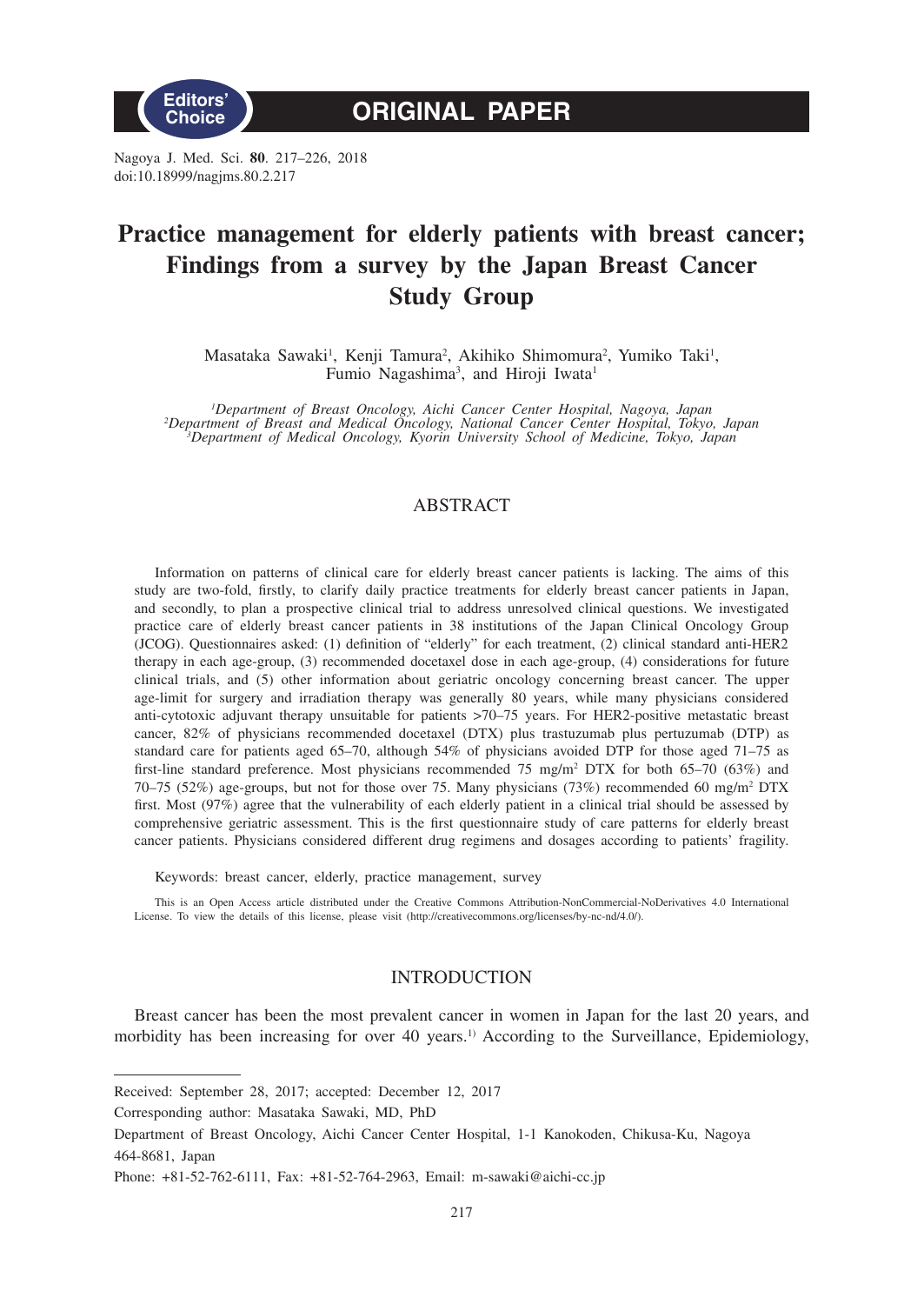#### Masataka Sawaki *et al.*

and End Results (SEER) program of the National Cancer Institute, the median age at diagnosis of breast cancer is 62 years, 42.8% of cases occur in women aged 65 and over, and 19.4% of new diagnoses are in women aged over 75.2) Another study found that, in Japan, there were two distinct peaks observed in the population-adjusted age distribution of breast cancer patients: one in patients in their late 40s and the second in those in their early  $60s$ .<sup>1)</sup> In a practice setting for elderly breast cancer patients, many treatment options are necessary because of their comorbidity, low organ function, and poor performance status. This frailty of elderly patients sometimes means that not enough elderly patients receive treatment and also causes a high rate of adverse events, resulting in a low rate of positive outcomes even though patients have received standard treatment. Moreover, there are few data to suggest guidelines for standard treatments of elderly breast cancer patients, $3$  because they have potentially been underrepresented in clinical trials. $4$ Women in Japan have the highest life expectancy in the world (World Health Statistics 2016), therefore it is particularly important to establish standard care for elderly breast cancer patients especially in Japan. The aims of this study are two-fold, firstly, to clarify daily practice treatments for elderly breast cancer patients in Japan, and secondly, to plan a prospective clinical trial to address unresolved clinical questions.

# **METHODS**

## *Study Design and Study Population*

The study population consisted of attendees at the 38 participating institutions of the Japan Breast Cancer Study Group, which is a subgroup of the Japan Clinical Oncology Group (JCOG). It is the official cooperative group for the treatment of breast cancer. Each institution was selected based on strict criteria including their expertise in breast cancer treatment. Study participants were asked to fill in a single form, which consisted of a study-specific questionnaire comprising 11 questions, some requiring information from the institution's elderly patients' database. The questionnaires were sent to each institution using a mailing list in February 2015. Physicians in each institution answered these questions and returned the responses by e-mail. The respondents were instructed to give answers concerning the institutional policy, not the personal opinion. In cases with no response a reminder was sent by e-mail. All answers were collected and analyzed by M.S. and Y.T (Aichi Cancer Center).

## RESULTS

### *Conduct of the Survey and Completion Rates*

Between February and May 2015, a total of 33 respondents participated in this study. The return rate of the questionnaire was 86.8% (33/38 institutes), and physicians answered the 11 questions individually. The results were presented at the Japan Breast Cancer Study Group meeting on 17 October 2015, and discussed among the attending members and the JCOG Data Center. The questionnaire was originally written in Japanese, and the questions are listed below. Q1. What is the recommended upper age limit to perform surgery for breast cancer?

The most frequent upper age limit was 80 years (Fig. 1). Twenty-six percent of the doctors also answered that age is not an important factor when choosing a therapeutic approach. The most important factors to take into account when deciding on treatment for breast surgery were given as follows: performance status (PS)  $(n = 4)$ , comorbidity  $(n = 3)$ , general condition  $(n = 1)$ 3), activities of daily living (ADL)  $(n = 1)$ , preference  $(n = 1)$ .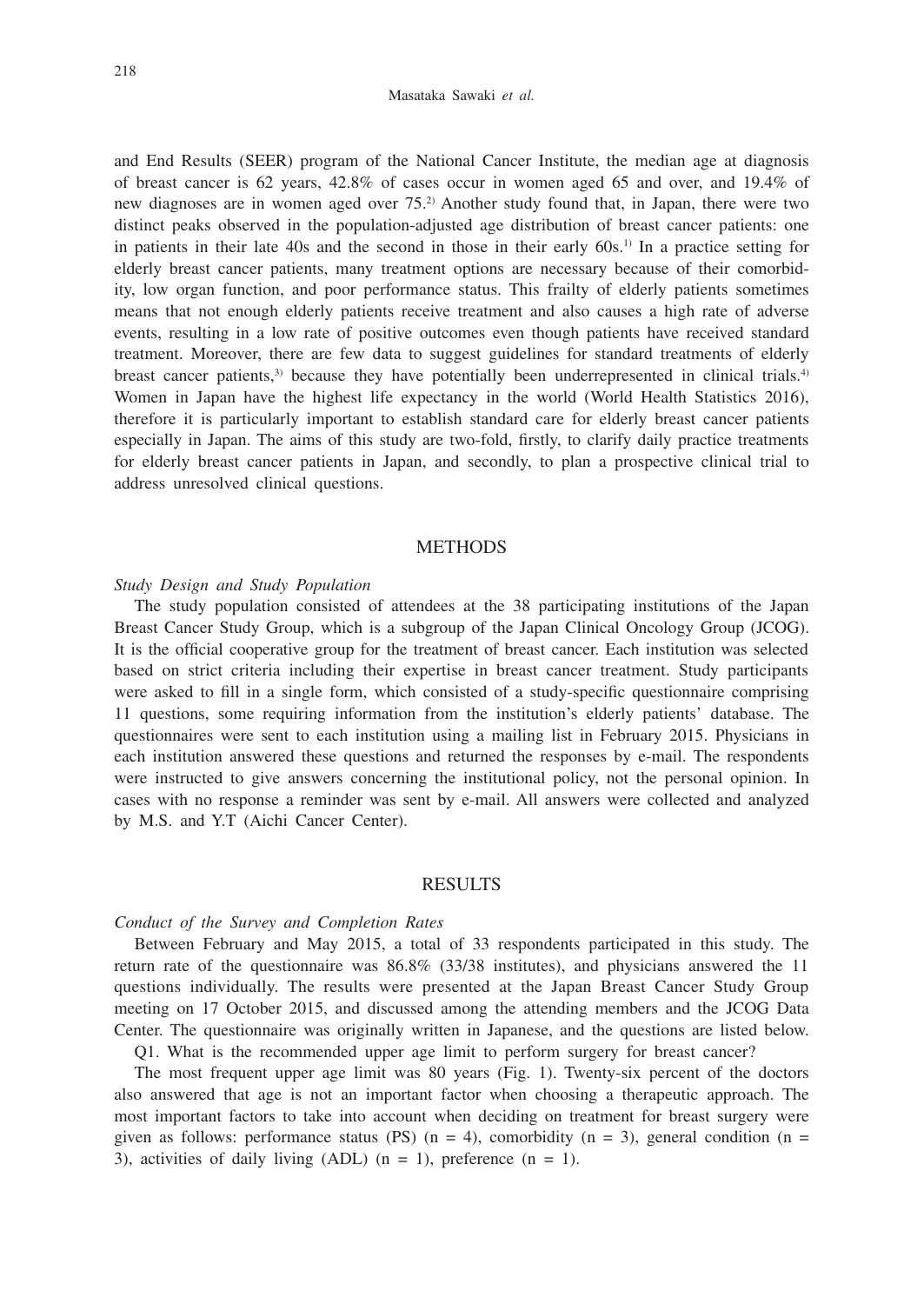

**Fig. 1** Recommended upper age limit for the use of each treatment modality in elderly breast cancer patients

Q2. What is the recommended upper age limit to administer chemotherapy for breast cancer? Seventy-five years of age was the most frequent upper age limit given (Fig. 1). The most important factors when deciding on the use of anti-cytotoxic agents for breast cancer were listed as follows, PS  $(n = 1)$ , comorbidity  $(n = 2)$ , preference  $(n = 1)$ , organ function  $(n = 1)$ .

Q3. What is the recommended upper age to administer irradiation therapy for breast cancer?

Eighty years old was the most frequent upper age limit given (Fig. 1). The most important factors to take into account when deciding whether to apply irradiation therapy for breast cancer were as follows; PS  $(n = 3)$ , general condition  $(n = 1)$ , hospital transportation  $(n = 1)$ , the organs to be irradiated  $(n = 1)$ .

Q4. How many patients underwent breast surgery or received chemotherapy in your institution between January and December 2014 according to each subtype?

The number of patients is shown in Tables 1 and 2. In patients older than 70 years, 11.9% of those with ER-positive breast cancer received chemotherapy. On the other hand, in patients with HER2-positive or triple-negative disease, 39.3% and 48.0%, respectively, received chemotherapy. In patients over 65 years of age, a greater proportion of the patients received chemotherapy.

| Subtype              | Number | Patients who underwent chemotherapy $(\%)$ |
|----------------------|--------|--------------------------------------------|
| $ER+ (>1\%)$ , HER2- | 2.094  | 364 (17.4%)                                |
| $ER+ (>1\%)$ , HER2+ | 209    | $115(55.0\%)$                              |
| $ER-$ , $HER2+$      | 261    | 133 (51.0%)                                |
| $ER-$ , $HER2-$      | 351    | 166 $(47.3\%)$                             |

**Table 1** Patients older than 65 years of age who underwent chemotherapy according to intrinsic subtype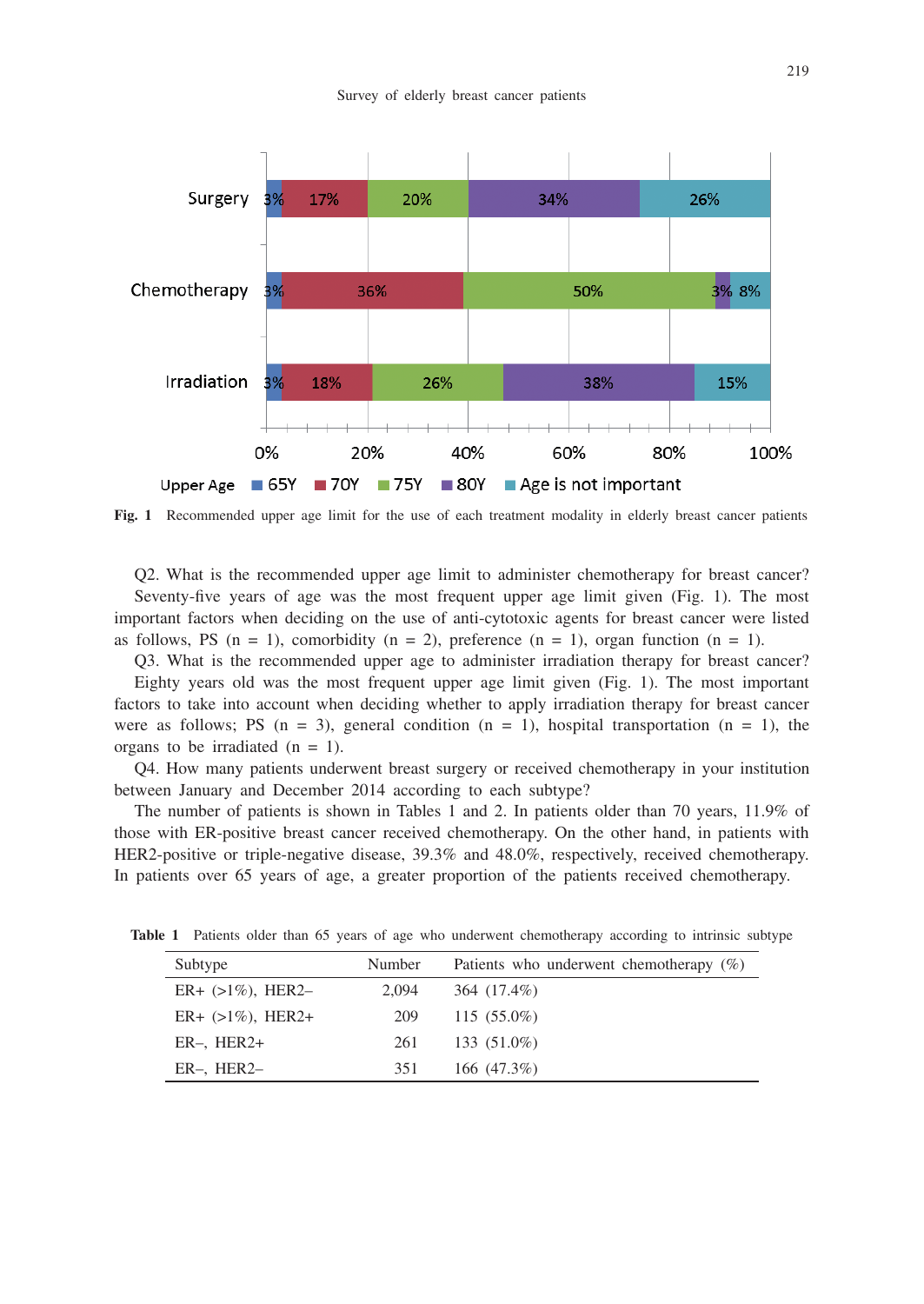| Subtype              | Number | Patients who underwent chemotherapy $(\%)$ |
|----------------------|--------|--------------------------------------------|
| $ER+ (>1\%)$ , HER2- | 1.348  | 161 $(11.9\%)$                             |
| $ER+ (>1\%)$ , HER2+ | 125    | 60 $(48.0\%)$                              |
| $ER-$ , $HER2+$      | 159    | 65 $(40.9\%)$                              |
| $ER-$ , $HER2-$      | 219    | 86 (39.3%)                                 |

**Table 2** Patients older than 70 years of age who underwent chemotherapy according to intrinsic subtype

Q5. What is the recommended regimen for first-line treatment of HER2-positive metastatic breast cancer in patients from 65 to 70 years of age?

As the first preference,  $82\%$  of physicians recommended docetaxel (DTX) + trastuzumab+ pertuzumab treatment (Fig. 2A). As the second preference, 39% of physicians recommended paclitaxel (PTX) + trastuzumab + pertuzumab treatment.

Q6. What is the recommended regimen for first-line HER2-positive metastatic breast cancer in patients from 71 to 75 years of age?

As the first preference, 46% of physicians recommended DTX + trastuzumab+ pertuzumab treatment (Fig. 2B). As the second preference, 23% of physicians recommended T-DM1 or DTX + trastuzumab + pertuzumab treatment.

Q7. What is the recommended regimen for first-line HER2-positive metastatic breast cancer in patients from 76 to 80 years of age?

As the first preference, 23% of physicians recommended DTX + trastuzumab+ pertuzumab treatment (Fig. 2C). As the second preference, 20% of physicians recommended single taxane treatment.

Q8. What is the recommended regimen for HER2-positive metastatic breast cancer in patients over 80 years old?

As the first preference, 26% of physicians recommended single taxane treatment (Fig. 2D). As the second preference, 26% of physicians also recommended single taxane treatment.



**Fig. 2A** The recommended regimen for HER2-positive metastatic breast cancer in patients aged 65 to 70 years Abbreviations: DTX, Docetaxel; PTX, Paclitaxel; T, Trastuzumab; P, Pertuzumab; Lap, Lapatinib; Cb, Carboplatin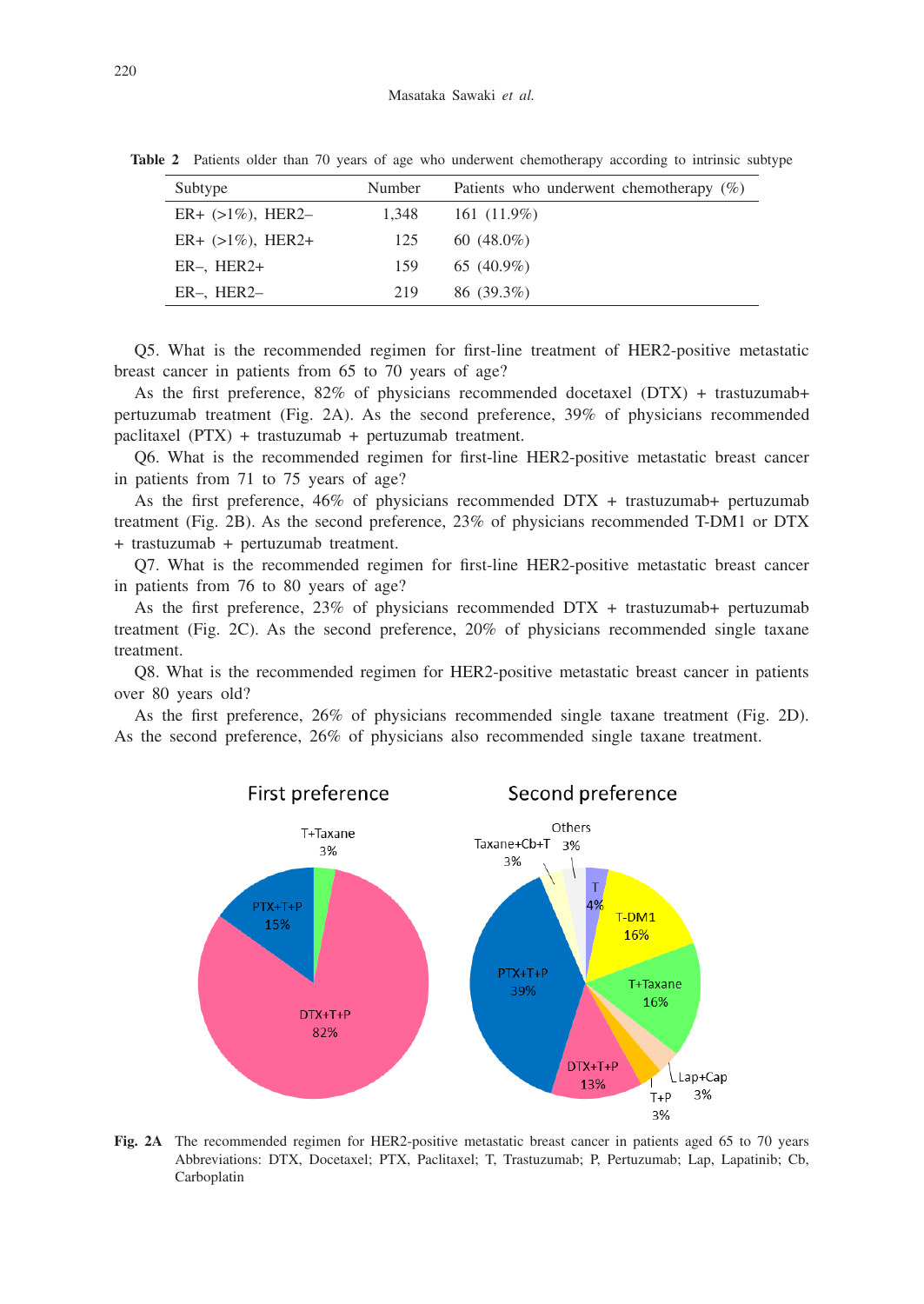Q9. What dose of docetaxel (DTX) do you recommend in elderly patients with metastatic breast cancer if you use combination chemotherapy of  $DTX +$  trastuzumab + pertuzumab according to age? (Assuming PS0, adequate organ function.)

In those aged 65–70 years old, the majority of physicians (63%) recommended doses of 75



Fig. 2B The recommended regimen for HER2-positive metastatic breast cancer in patients aged 71 to 75 years Abbreviations: DTX, Docetaxel; PTX, Paclitaxel; T, Trastuzumab; P, Pertuzumab; Lap,Lapatinib; Cap, Capecitabine; T-DM1, Trastuzumab-emtansine



**Fig. 2C** The recommended regimen for HER2-positive metastatic breast cancer in patients aged 76 to 80 years Abbreviations: DTX, Docetaxel; PTX, Paclitaxel; T, Trastuzumab; P, Pertuzumab; Lap, Lapatinib; Cap, Capecitabine; T-DM1, Trastuzumab-emtansine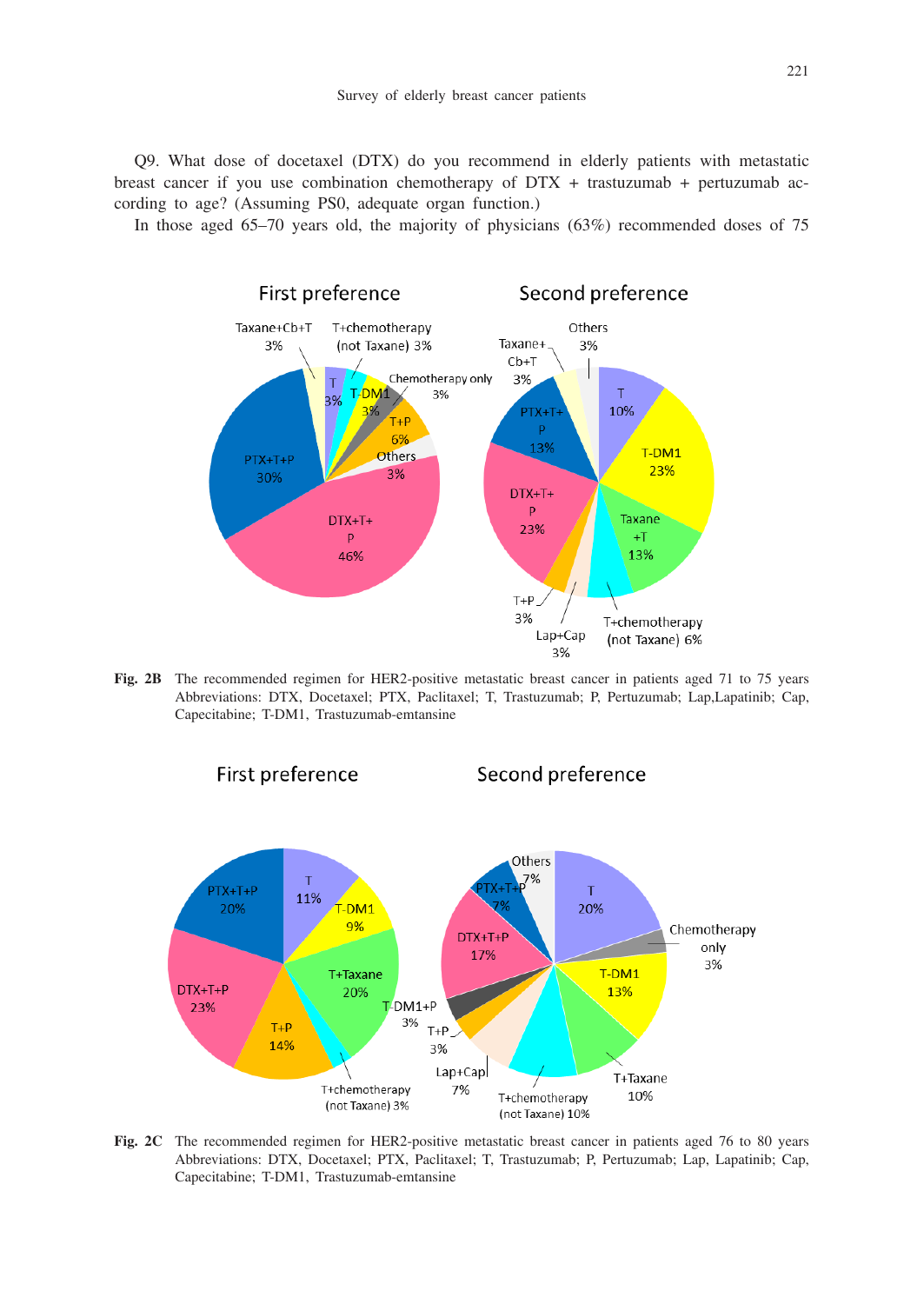

**Fig. 2D** The recommended regimen for HER2-positive metastatic breast cancer in patients over 80 years of age Abbreviations: DTX, Docetaxel; PTX, Paclitaxel; T, Trastuzumab; P, Pertuzumab; Lap, Lapatinib; Cap, Capecitabine; T-DM1, Trastuzumab-emtansine



**Fig. 3** Recommended doses of docetaxel in elderly patients with metastatic breast cancer when combined with trastuzumab and pertuzumab (in patients with good performance status and adequate organ function)

mg/m2 , which is the standard dose, while in patients aged 71–75, 52% of physicians also recommended 75 mg/m<sup>2</sup>. On the other hand, in those aged 76–80 years, the majority of physicians (73%) recommended a dose of 60 mg/m2 , but in patients over 80 years, 55% of physicians thought it could not be used adequately (Fig. 3).

Q10. What is the upper age limit for the use of T-DM1?

In total, 73% of physicians thought it was suitable for use in patients up to 80 years of age,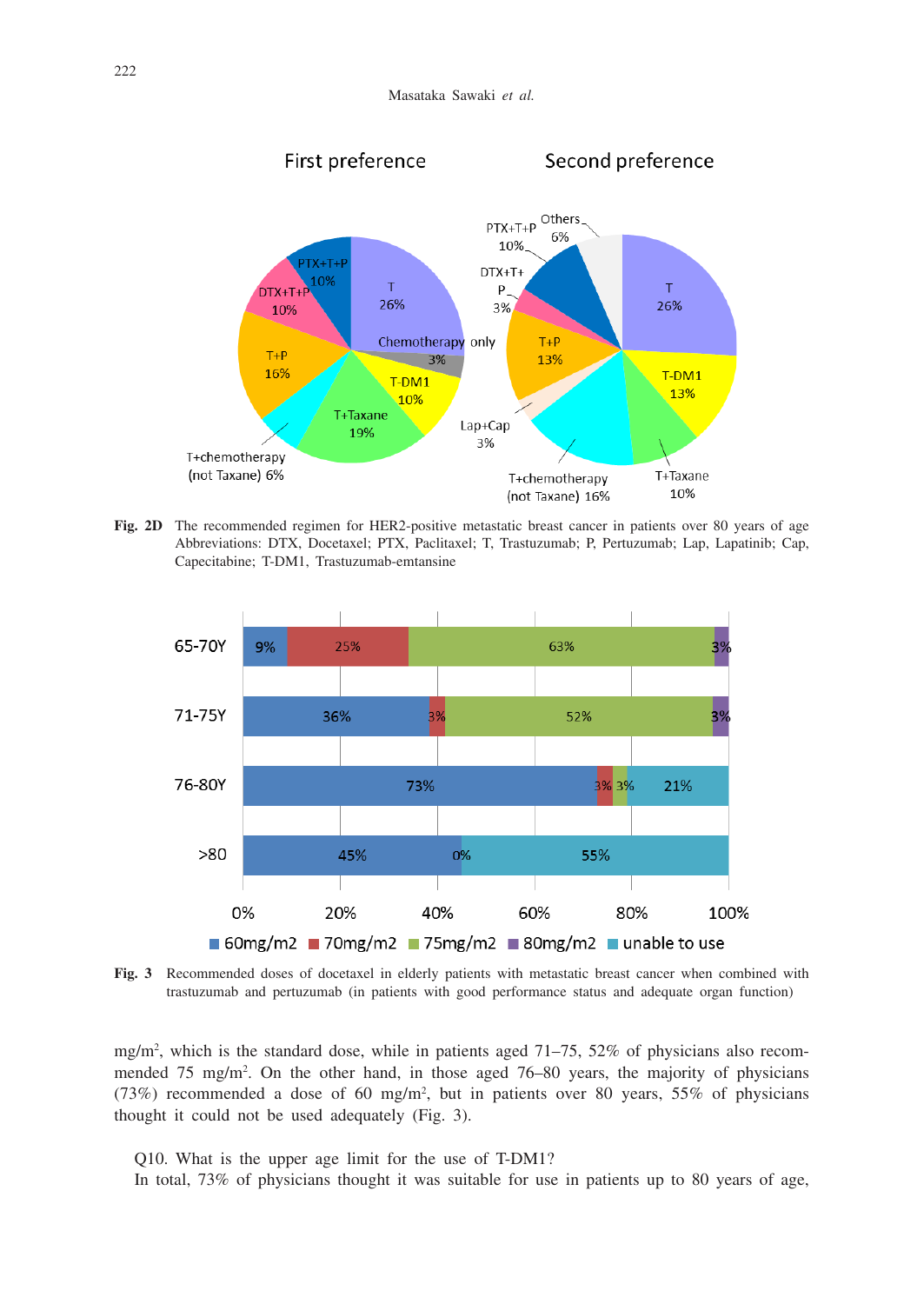while 27% thought it was suitable for use in patients over 80 years.

- Q11. Do you agree with the need for a clinical trial using comprehensive geriatric assessment
- (CGA) to make decisions regarding treatment in elderly breast cancer patients?
	- In total, 97% of physicians agreed with the proposal.

# DISCUSSION

This is the first report of a questionnaire study in Japan analyzing the patterns of care carried out by a well constituted large cooperative group and specifically concerning elderly breast cancer patients. In patients with breast cancer, age over 70 is commonly regarded as the threshold above which they require specialized elderly breast cancer treatment. For elderly patients, individual breast examination depends on medical indication, the patient's wishes, and presumed life expectancy,5) but patients should not receive less effective treatment simply because of age alone. However, it can be difficult to make a treatment decision. Consequently, we first reviewed daily practice in elderly patients from member institutions of the JCOG to clarify practice treatments for elderly breast cancer patients, because in the practice setting there are many treatment options but few data to suggest standard treatments in elderly breast cancer patients. The Japan Breast Cancer Study Group is the official cooperative group; most of the members are also key opinion leaders in the field of breast cancer treatment in Japan. The opinion of the group is considered to be one of consensus in all Japan.

In elderly patients, surgery for breast cancer may be as safe as in those of a younger age and is recommended if life expectancy is more than 5 years.<sup>6</sup> As a result of this question, 80 years old was the most frequently-cited upper age for surgery. Most physicians think that surgical treatment of breast cancer is feasible for these patients. With regard to irradiation therapy, most physicians also believe it is feasible for elderly patients, as it is effective regardless of age.<sup>7)</sup> On the other hand, with regard to treatment with anti-cytotoxic agents, many physicians believe that this treatment is too unpleasant for patients over 70 or 75 years of age to bear. For breast cancer, in particular as adjuvant chemotherapy, treatment with anti-cytotoxic agents is not always standard therapy in elderly patients based on the analysis of data from the Early Breast Cancer Trialists' Collaborative Group (EBCTCG) because of limited data.8) Elderly patients have potentially been underrepresented in clinical trials. If chemotherapy is administered, most physicians believed that 75 years of age was the most appropriate upper age limit in most cases, and the most important factors affecting application of anti-cytotoxic agents are comorbidity, preference and organ function. Life expectancy of breast cancer patients should be taken into account when deciding on appropriate treatments.

When making a treatment decision in elderly patients, CGA is an important tool, which uses a multidisciplinary approach, although its style has not been standardized. CGA is a process for designing a cancer treatment plan based on evaluation of the vulnerability of elderly patients from various perspectives. The components of CGA include comorbidity, physical function, cognitive function, psychological status, social support care system, nutrition, and medication. CGA may predict adverse events of chemotherapy, $9$  and finds geriatric problems, as a result of which geriatric support and adequate treatment can be provided.<sup>10</sup> Several kinds of tools for CGA have been used to identify patients with a geriatric risk and to evaluate their likely prognosis. Recently, two tools: G8 and a Flemish version of the Triage Risk Screening Tool (fTRST), were compared to identify patients with geriatric risks and to assess their prognosis with regard to functional decline.<sup>11)</sup> These tools are both simple and useful in an elderly population with cancer. In this questionnaire, in total, 97% of physicians agreed that CGA is used appropriately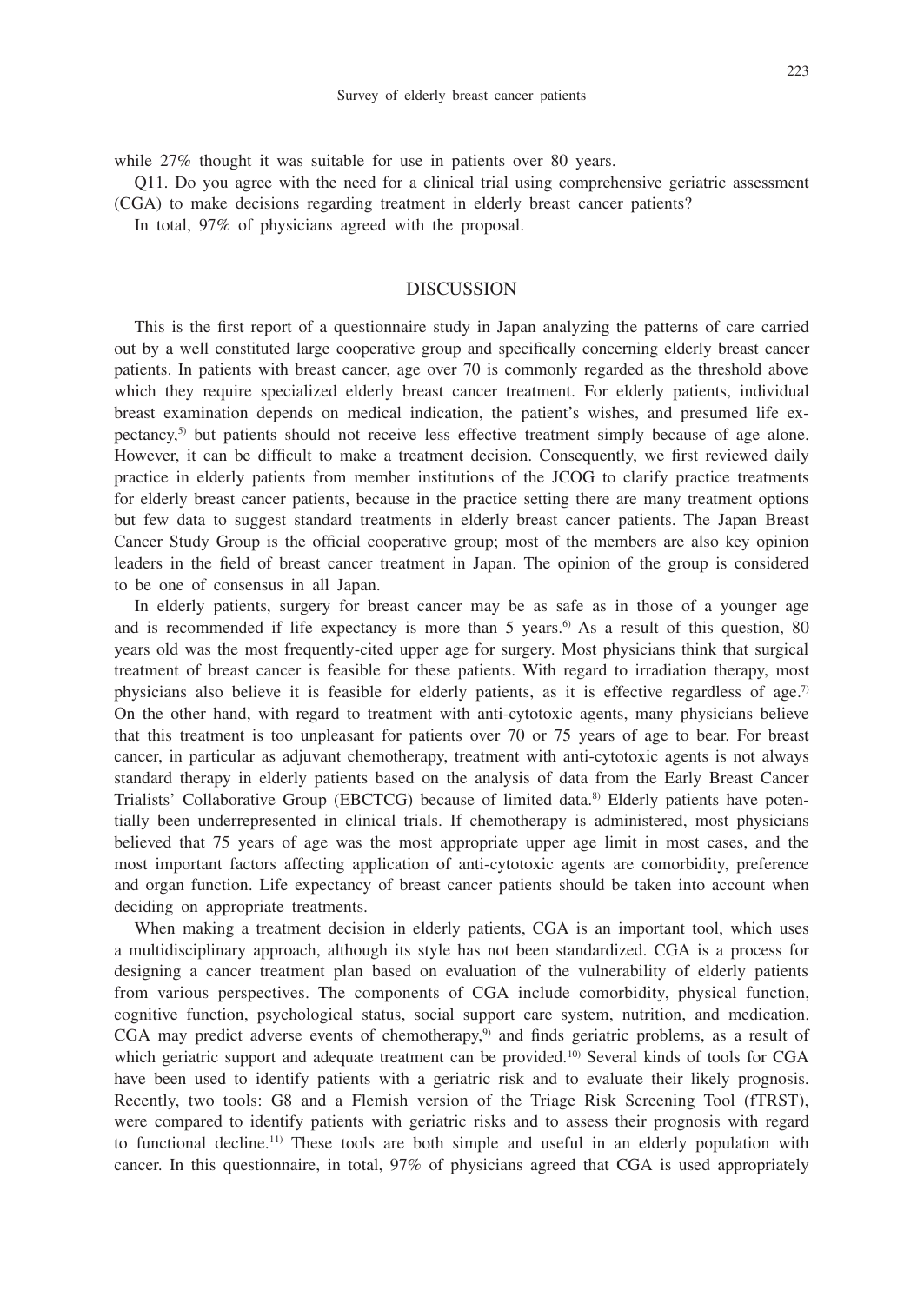in a clinical trial. A prospective investigation of the CGA and tools such as G8 and fTRST in elderly Japanese breast cancer patients is required to respond to these problems.

We used the questionnaire to focus on anti-HER-2 therapy in an elderly population and on the key decisions regarding treatment to address unresolved clinical questions and to know the number of patients because we are planning a new clinical trial mainly targeted HER-2 positive metastatic breast cancer. For HER2-positive metastatic breast cancer in patients aged between 65 and 70 years of age, 82% of physicians recommended treatment with DTX plus trastuzumab plus pertuzumab, which is also standard therapy.<sup>12)</sup> As the second preference,  $39\%$  of physicians recommended PTX plus trastuzumab plus pertuzumab, which is an alternative chemotherapy.13) On the other hand, in patients aged from 70 to 75 years, only 46% of physicians recommended DTX plus trastuzumab plus pertuzumab treatment as a first preference. As the second preference, 23% of physicians recommended treatment with T-DM1 or DTX plus trastuzumab plus pertuzumab.

Pertuzumab is an anti-HER2 humanized monoclonal antibody that inhibits receptor dimerization, which has a mechanism of action that is complementary to that of trastuzumab. Then, they provide a more comprehensive blockade of HER2 signaling and result in greater antitumor activity, when given together, than either agent alone. In the pivotal study using pertuzumab, the combination of pertuzumab plus trastuzumab plus docetaxel significantly prolonged progressionfree survival without increasing cardiac toxic effects as compared with placebo plus trastuzumab plus docetaxel when used as first-line treatment for HER2-positive metastatic breast cancer.14) However there is little information available with respect to elderly patients in this or other trials.14-16) In the CLEOPATRA trial, subset analysis was performed in 127 patients aged over  $65$  years.<sup>17)</sup> Patients in both age-groups showed better progression-free survival with treatment in the pertuzumab arm (<65 years: HR: 0.65; 95% CI 0.53–0.80; ≥65 years: HR: 0.52; 95% CI 0.31–0.86). As for adverse events in the trial, diarrhea, fatigue, asthenia, decreased appetite, vomiting, and dysgeusia were reported more frequently in patients 65 years of age or older compared with younger patients. In addition, the median number of treatment cycles in elderly patients was six, in contrast to younger patients in whom it was eight. Dose reduction of docetaxel was more often necessary in the elderly patients resulting in lower relative dose intensity. In the NeoSphere trial, which aims to inhibit ligand-dependent signaling between HER2 and HER3 in a neoadjuvant setting, no information about efficacy or safety of treatment in elderly patients was available, although the upper age limit for inclusion was 80 years.15) T-DM1 is an antibody–drug conjugate incorporating the HER2-targeted antitumor properties of trastuzumab with the cytotoxic activity of the microtubule-inhibitory agent DM1. In a pivotal T-DM1 study, T-DM1 significantly prolonged progression-free and overall survival compared to lapatinib plus capecitabine, with less toxicity in patients with HER-2-positive metastatic breast cancer previously treated with trastuzumab and taxane.18) In the MARIANNE trial, T-DM1 showed no inferiority against trastuzumab plus either docetaxel or paclitaxel and also resulted in the fewest adverse events, indicating that monotherapy with T-DM1 would be acceptable for elderly patients and could be one of the alternative regimens instead of trastuzumab/taxane or trastuzumab/pertuzumab/ taxane. In this questionnaire, many physicians thought that T-DM1 would be acceptable in patients over 75 years of age and even in those over 80 years old, because of its lower toxicity. In this questionnaire, a total of 73% of physicians thought it could be used in patients under 80 years regardless of the lack of data. DTX is a standard regimen for adjuvant treatment and metastatic breast cancer, although the standard dose varies widely, ranging from 60 to 100 mg/m<sup>2</sup>. In the metastatic setting 75–100 mg/m<sup>2</sup> is the most popular and best evidence-based dose, because this dose has been used in many pivotal trials.12) In the CLEOPATRA trial, febrile neutropenia, neutropenia, diarrhea, edema and appetite loss were more frequent in the Asian population than in the western population.<sup>19)</sup> In other cancer types, for example, 60 mg/m<sup>2</sup> of docetaxel was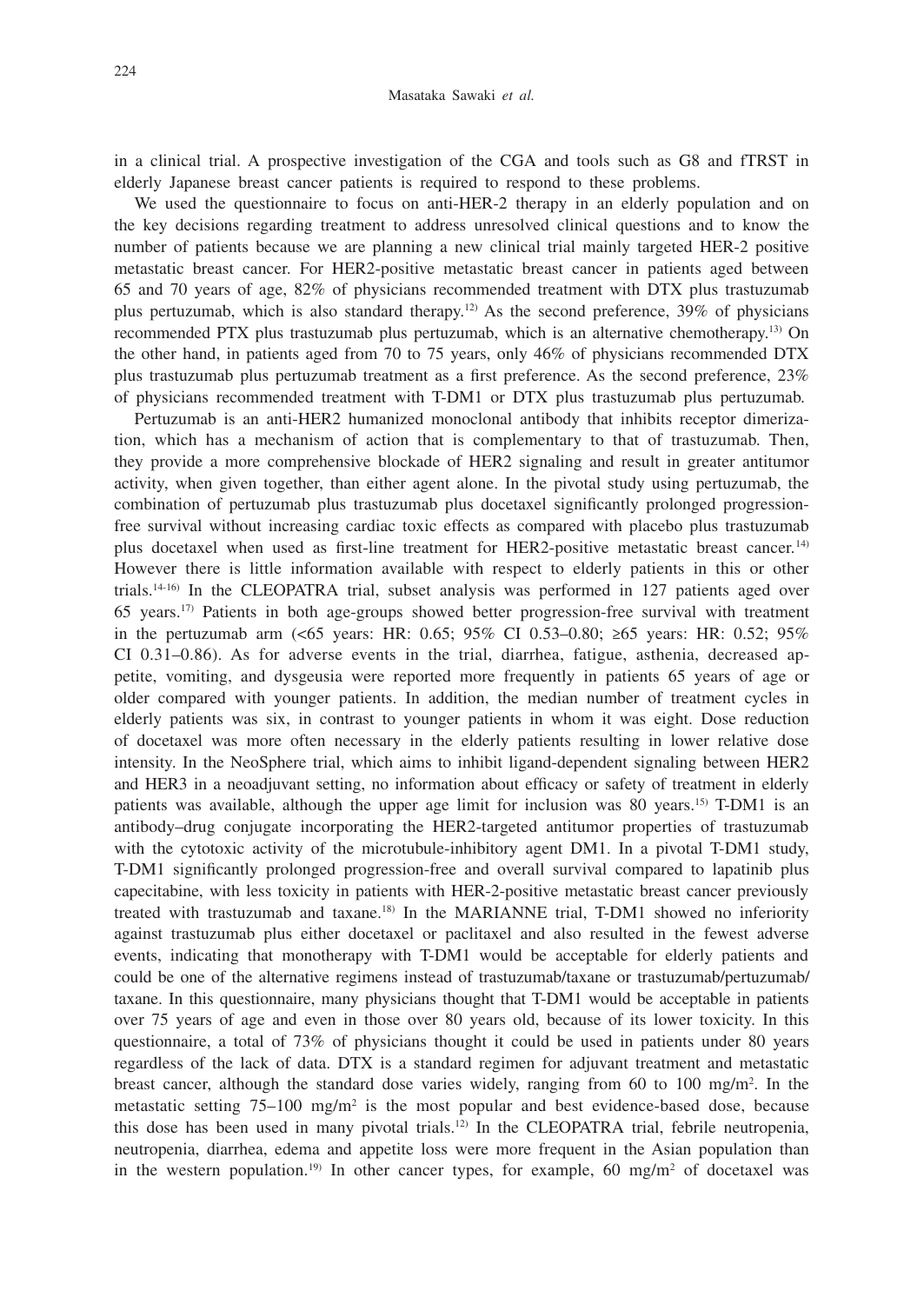recommended in Japanese advanced non-small lung cancer patients,20) suggesting there are ethnic differences in acceptability of docetaxel. A dose of 60 mg/m<sup>2</sup> of docetaxel was acceptable in the Japanese metastatic breast cancer population.<sup>21,22)</sup> Especially in the elderly population, increased risk of febrile neutropenia caused by three-weekly docetaxel (16% in patients 65 years old or older compared with 0% in their younger counterparts) is not due to altered pharmacokinetics (PK) but to increased bone marrow sensitivity.<sup>23</sup> Therefore, 100 mg/m<sup>2</sup> is not recommended for elderly patients.<sup>24)</sup> In this questionnaire, a dose of 75 mg/m<sup>2</sup> or 70 mg/m<sup>2</sup> was recommended in patients aged 65–70 years, while in those aged 70–75 years 52% of physicians also recommended 75 mg/m<sup>2</sup>. However in the 75–80 age-group, a dose of 60 mg/m<sup>2</sup> was recommended, while in patients over 80 years, 55% of physicians thought its use was inappropriate. The elderly-specific side effect of each treatment strategy has been uncertain, and then we would make it clear in the clinical trial in the future.

As for patients with hormone responsive breast cancer, most of patients underwent hormone therapy without cytotoxic chemotherapy. Other new agents such as CDK4/6 inhibitor and mTOR inhibitor are important in metastatic setting, although its safety for elderly patients is uncertain. And also we have to consider its cost.

In conclusion, for elderly breast cancer patients, we should select treatment with the lowest toxicity but comparative survival benefit considering their life expectancy and quality of life. The opinion of experts in the field of breast cancer treatment provides valuable information to plan a future prospective trial in elderly breast cancer patients. Geriatric assessment tools are also helpful to address a potential weakness of studies in the heterogeneous general population and should be included in any prospective clinical trial. Further objective investigations of elderly breast cancer patients that include the use of geriatric assessment tools are warranted.

# CONFLICTS OF INTEREST STATEMENT

The authors state that there is no conflict of interest.

# ACKNOWLEDGEMENTS

This research was partially supported by the Practical Research for Innovative Cancer Control from Japan Agency for Medical Research and Development, AMED. This research was performed in collaboration with the JCOG members and the participating members and centers.

#### REFERENCES

- 1) Kurebayashi J, Miyoshi Y, Ishikawa T, Saji S, Sugie T, Suzuki T, *et al.* Clinicopathological characteristics of breast cancer and trends in the management of breast cancer patients in Japan: Based on the Breast Cancer Registry of the Japanese Breast Cancer Society between 2004 and 2011. *Breast Cancer* 2015; 22: 235–44.
- 2) Surveillance, Epidemiology, End Results Program. https://seer.cancer.gov/statfacts/html/breast.html. Accessed on November 10, 2017
- 3) NCCN guideline 2017.ver2. http://www.nccn.org/professionals/physician\_gls/pdf/breast.pdf Accessed on November 10, 2017
- 4) Clarke M, Collins R, Darby S, Davies C, Elphinstone P, Evans E, *et al.* Effects of radiotherapy and of differences in the extent of surgery for early breast cancer on local recurrence and 15-year survival: an overview of the randomised trials. *Lancet* 2005; 366: 2087–106.
- 5) Wildiers H, Kunkler I, Biganzoli L, Fracheboud J, Vlastos G, Bernard-Marty C, *et al.* Management of